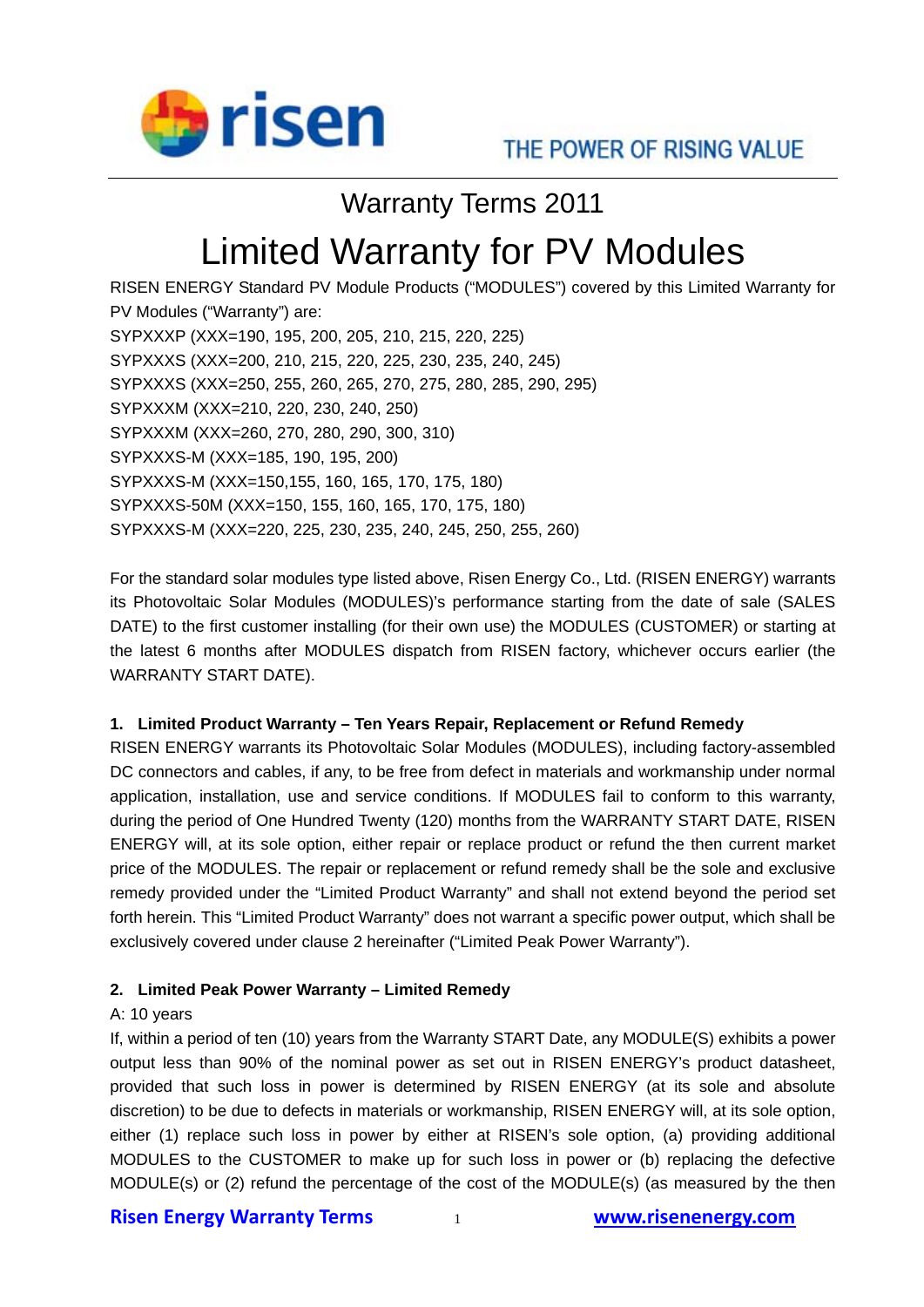

# THE POWER OF RISING VALUE

current market price for similar MODULES) to the CUSTOMER representing the percentage of the power output less than 90% of the nominal power as set out as specified in RISEN's product datasheet.

#### **B: 25 years**

If, within a period of twenty-five (25) years from the WARRANTY START DATE, any MODULE(s) exhibits a power output less than 80% of the nominal power as set out in RISEN ENERGY's product datasheet, provided that such loss in power is determined by RISEN POWER (at its sole and absolute discretion) to be due to defects in materials or workmanship, RISEN ENERGY will, at its sole option, either (1) replace such loss in power by either, at RISEN ENERGY's sole option, (a) providing additional MODULES to the CUSTOMER to make up for such loss in power or (b) replacing the defective MODULE(s) or (2) refund the percentage of the cost of the MODULE (as measured by the then current market price for similar MODULES) to the CUSTOMER representing the percentage of the power output less than 80% of the nominal power as set out as specified in RISEN ENERGY's product datasheet.

The remedies set forth in this clause 2 shall be the sole and exclusive remedies provided under the "Limited Peak Power Warranty".

### **3. Exclusions and Limitations**

- (A) In any event, all warranty claims must be received within the applicable warranty period for this warranty to be effective.
- (B) The "Limited Product Warranty" and the "Limited Peak Power Warranty" do not apply to any MODULES which have been subjected to:
- Misuse, abuse, neglect or accident:
- Alteration, improper installation or application:
- Non-observance of RISEN ENERGY 's installation and maintenance instructions:
- Repair or modifications by someone other than an approved service technician of RISEN ENERGY;
- Power failure surges, lighting, flood, fire, accidental breakage or other events outside RISEN ENERGY's control.
- (C) Both the "Limited Product Warranty" and "Limited Peak Power Warranty" do not cover any costs associated with installation, removal or re-installation of the PV-modules and (except as explicitly set forth in the final paragraph of Section 5) customs clearance or any other costs for return of the MODULES.
- (D) Warranty claims will not be honored if the type or serial number of the MODULES have been altered, removed or made illegible.

#### **4. Limitation of Warranty Scope**

These "Limited Warranty for PV Modules" as set forth herein is expressly in lieu of and exclude all other express or implied warranties, including but not limited to warranties of merchantability and of

### **Risen Energy Warranty Terms** 2 **www.risenenergy.com**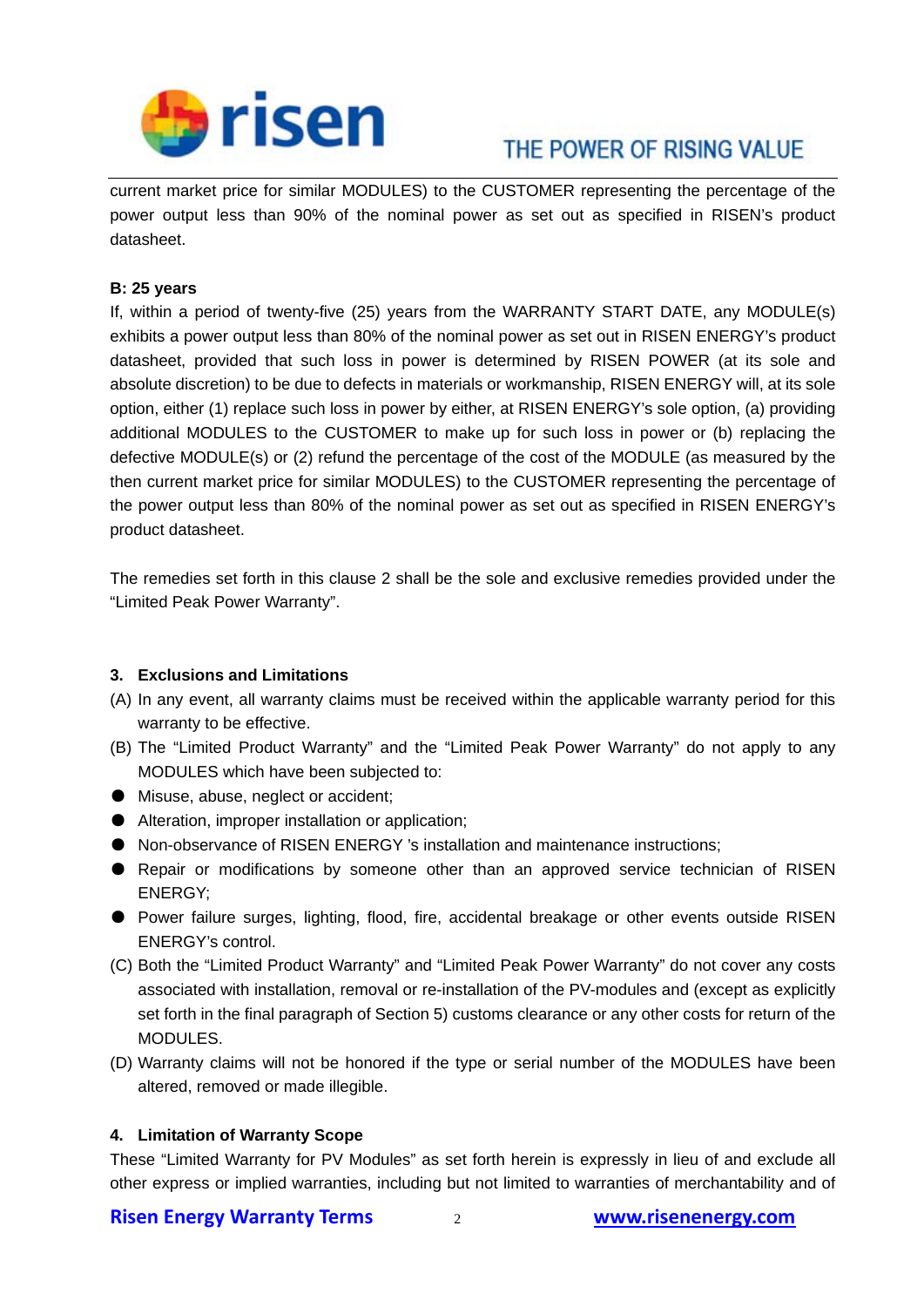

# THE POWER OF RISING VALUE

fitness for particular purpose, use, or application, and all other obligations or liabilities on the part of RISEN ENERGY, unless such other obligations or liabilities are expressly agreed to in writing signed and approved by RISEN ENERGY. RISEN ENERGY shall have no responsibility or liability whatsoever for damage or injury to persons or property, or for other loss or injury resulting from any cause whatsoever arising out of related to the MODULES, including, without limitation, any defects in the MODULES, or from use or installation. Under no circumstances shall RISEN ENERGY be liable for incidental, consequential or special damages, howsoever caused. Loss of use, loss of profits, loss of production, and loss of revenues are specifically and without limitation excluded. RISEN ENERGY's aggregate liability, if any, in damages or otherwise, shall not exceed the invoice value as paid by the CUSTOMER, for the single unit of MODULE.

### **5. Obtaining Warranty Performance**

If the CUSTOMER has a justified claim covered by this "Limited Warranty for PV Modules", an immediate notification directly to RISEN ENERGY by sending an email letter to the email account of RISEN ENERGY listed hereunder. Together with the notification, the CUSTOMER should enclose the evidence of the claim with the corresponding serial number of the MODULE(s) and the date on which the MODULES have been purchased. An invoice with clear indication of purchase date, purchase price, module type, stamp or signature of RISEN ENERGY should also be submitted as part of the evidence.

The Return of any PV-modules will not be accepted unless prior written authorization has been given by RISEN. In connection with both the "Limited Product Warranty" and "Limited Peak Power Warranty", RISEN ENERGY shall reimburse CUSTOMER for reasonable, customary and documented transportation charges by sea freight for both the return of the MODULES and reshipment of any repaired or replaced MODULES, only if this cost is authorized by RISEN ENERGY customer service department.

### **6. Severability**

If a part, provision or clause of this "Limited Warranty for PV Modules", or the application thereof to any person or circumstance, is held invalid, void or unenforceable, such holding shall not affect and shall leave all other parts, provisions, clauses or applications of this "Limited Warranty for PV Modules", and to this end such other parts, provisions, clauses or applications of this "Limited Warranty for PV Modules" shall be treated as severable.

### **7. Disputes**

In case of any discrepancy in a warranty claim, a first class international test-institute such as Fraunhofer ISE in Freiburg of Germany, TUEV Rheinland in Cologne of Germany or ASU Arizona State University shall be involved to judge the claim finally. All fees and expenses shall be born by the losing party, unless otherwise awarded.

FOR SALES TO U.S. ONLY: THIS LIMITED WARRANTY GIVES YOU SPECIFIC LEGAL RIGHTS. YOU MANY ALSO HAVE OTHER RIGHTS BY STATE LAW THAT VARY FROM STATE TO STATE.

### **Risen Energy Warranty Terms** 3 **www.risenenergy.com**